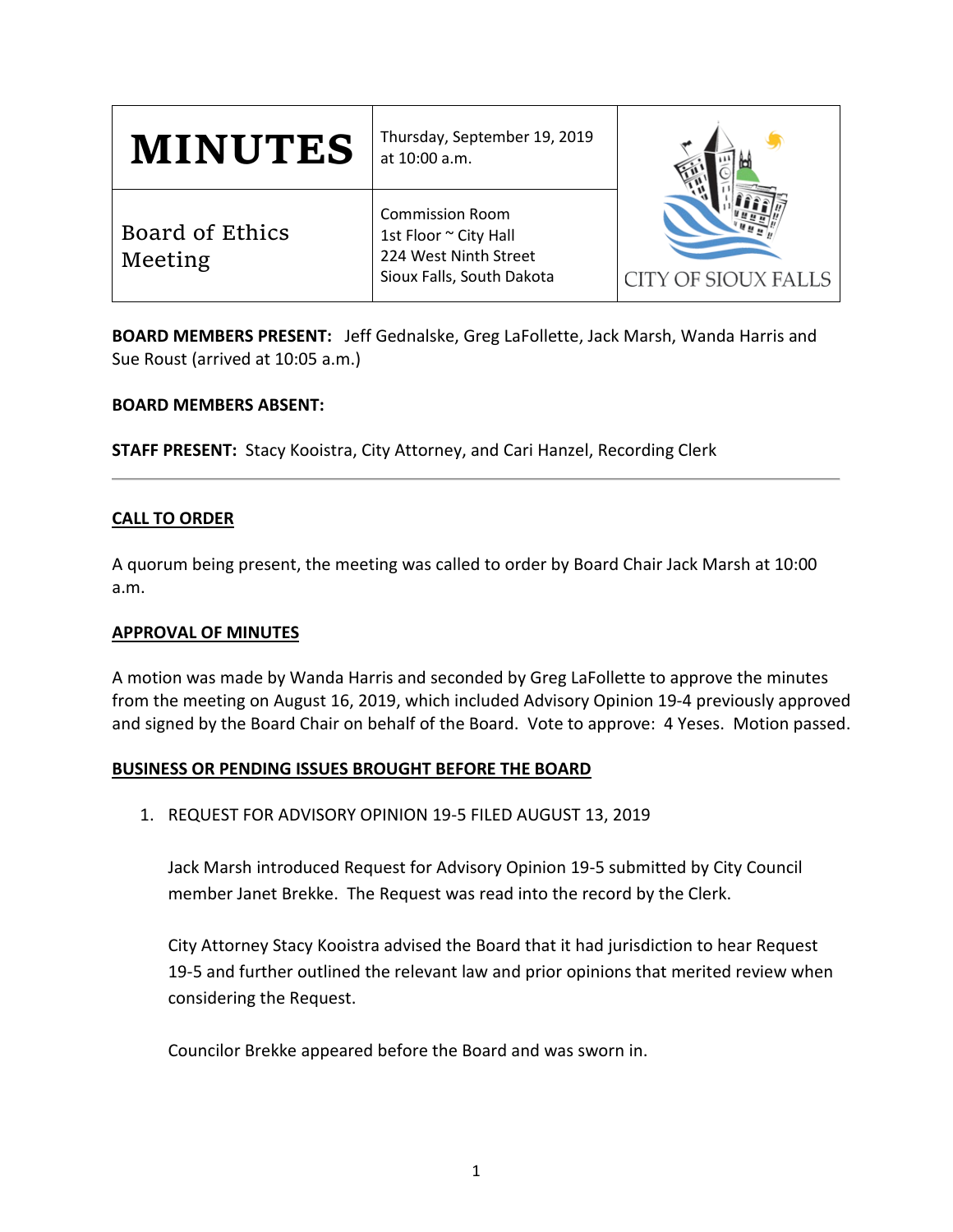Councilor Brekke provided some background to her request, including her actions to date with regard to the City Charter changes she supports.

Councilor Brekke asked the Board to determine how active she can be in the petition drive process and clarified that she is not interested in heading up the petition drive. She further directed the Board to Canons 4(b)(1), 7(a) and 7(b) as what she looked at when trying to understand what she would be allowed to do.

Councilor Brekke referred to activities she may participate in depending on whether she deems them helpful to the petition drive, including speaking engagements, providing funding or seeking funding on behalf of the organization, and any and all things associated with the petition drive that she might want to avail herself of as long as it's ethical.

With regard to the petitions themselves, Councilor Brekke advised the Board that she would be willing to waive her responsibilities as supervisor over the City Clerk's office while engaged in the petition process. She explained that she would like to be able to go out and speak and have petitions available for people to sign in her presence.

The Board referenced Advisory Opinion 19-4 it recently issued wherein it advised Councilor Stehly to avoid the appearance of impropriety and urged her not to be involved in the circulation of petitions.

Councilor Brekke explained that she views the Ethics Board's role as her insurance company. She wants to know with definitiveness what she can do and what she cannot do.

The Board expressed concern that the Request was without specific facts upon which to provide an opinion. The Board reiterated that it does not consider hypotheticals.

Further discussion was held regarding specific facts presented that were not detailed in the original Request and whether there was a problem with public notice.

A motion was made by Greg LaFollette and seconded by Jeff Gednalske that the Board decline to opine and suggested that if Councilor Brekke so chooses, she should file a request with enough specificity for the Board to be able to rule on it.

Further discussion was held.